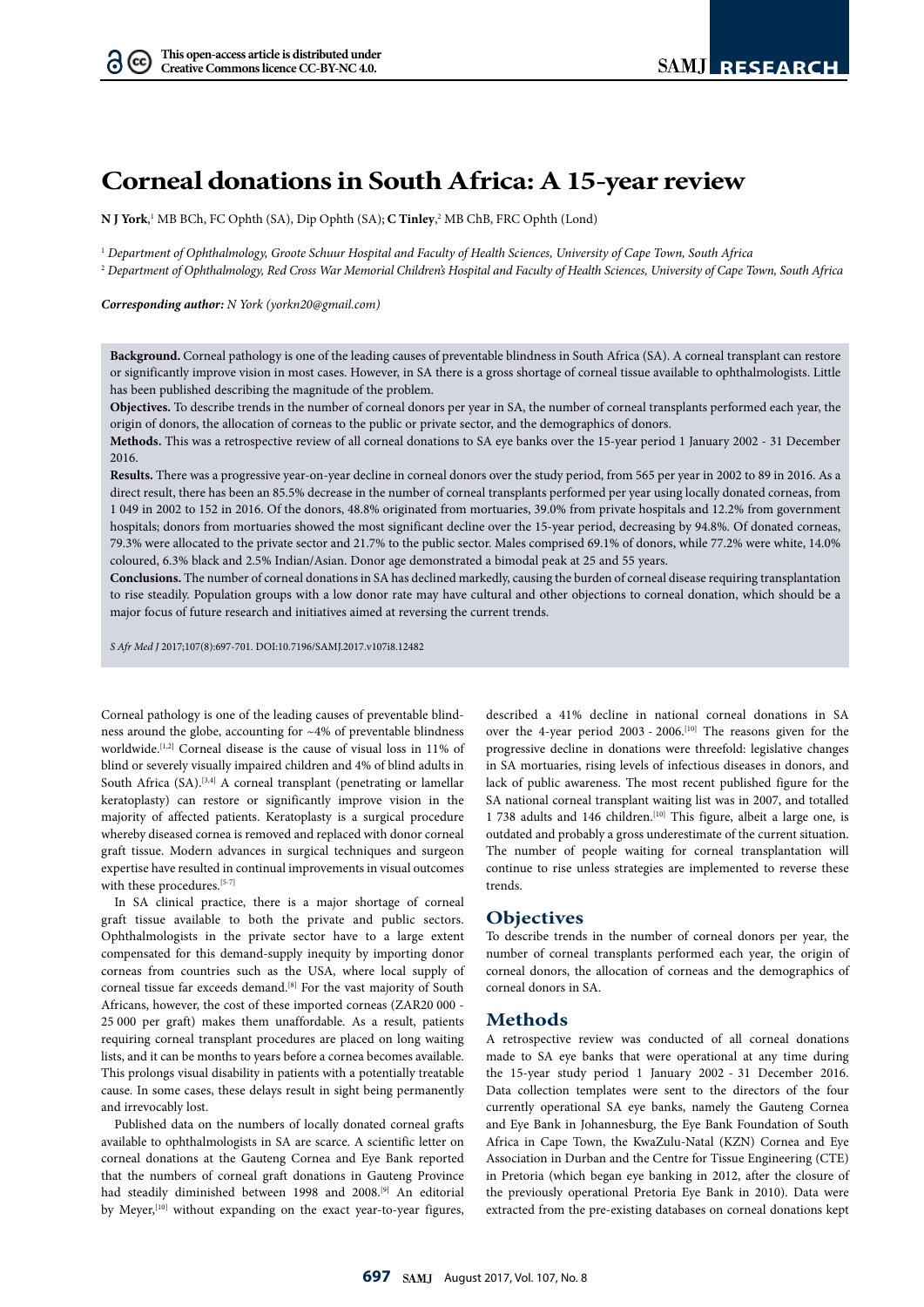by the various eye bank directors in each of their respective banks. The data collection templates were designed to capture information on the numbers of corneal donors per year, the numbers of corneal transplants performed per year using corneas donated to each of the local eye banks, the origin of corneal donors, the distribution of corneas allocated to the public and private healthcare sectors, and the demographics of corneal donors.

The Pretoria Eye Bank and the Port Elizabeth Goosen Eye Bank both closed operations in 2010. The closure of these two eye banks meant that data available from these institutions were limited to the number of corneal transplants performed per year using corneal donations to these banks. No information on donor origin, allocation of grafts or donor demographics was available from these banks.

#### **Ethics approval**

The study was approved by the Human Research Ethics Committee, Faculty of Health Sciences, University of Cape Town (ref. no. 883/2014) and conformed to the principles of the 2013 Declaration of Helsinki.[11]

#### **Results**

There was a total of 3 738 corneal donors nationally in SA from 2002 to 2016 (Table 1). Given the fact that in most cases each corneal donor is able to donate two corneas, this translated into 6 588 locally donated corneal grafts being supplied for corneal transplant procedures over the 15-year study period (Table 2). The Gauteng Cornea and Eye Bank supplied 2 530 corneas (38.4%), the Cape Town Eye Bank (Eye Bank Foundation of SA) supplied 1 805 (27.4%), the combined efforts of the Pretoria Eyebank from 2002 to 2010 and the CTE from 2012 to 2016 (both operating in Pretoria) supplied 1 195 (18.1%), the KZN Cornea and Eye Association supplied 931 (14.1%) and the Port Elizabeth Goosen Eye Bank supplied 127 (1.9%). Of the donated corneas, 10.5% were either discarded or donated for research purposes. The main reasons for discarding donated corneas were positive donor virology (HIV, hepatitis B and C), low endothelial cell count (<2 000 cells/mm2 ), damaged or scarred grafts, and a positive culture on a swab taken from the graft.

#### **Trends in numbers of corneal donors per year**

The trendline graph of corneal donors nationally (Fig. 1) shows a progressive decline from 565 donors in 2002 to 89 in 2016, an 84.2% decline over the 15-year study period. The most significant decline occurred during the period 2005 - 2007, with a 50.9% drop in donor numbers occurring during that 2-year period alone. The trend of progressively decreasing corneal donor numbers was consistent across all the SA eye banks.

### **Trends in numbers of corneal transplants performed per year, using corneas donated to the SA eye banks**

The trends in numbers of corneal transplants performed nationally per year, using locally donated corneas, mirror those found with numbers of corneal donors. The number of transplants per year decreased progressively (Fig. 2), with an 85.5% decrease over the 15-year period, from 1 049 at the start of the study in 2002 to just 152 at the end of the study in 2016. As with the drop in corneal donors, the most significant decrease in numbers occured over the period 2005 - 2007, with a 45.7% decrease occuring during this time. Again, this trend of progressively decreasing numbers of corneal transplants performed per year was consistent across all the eye banks.



*Fig. 1. Trendline graph of numbers of corneal donors per year nationally.*

| Table 1. Numbers of corneal donors' per year at the South African eye banks |         |                  |              |                 |                |                   |  |  |  |  |
|-----------------------------------------------------------------------------|---------|------------------|--------------|-----------------|----------------|-------------------|--|--|--|--|
| Year                                                                        | Gauteng | <b>Cape Town</b> | <b>KZN</b>   | Pretoria        | Port Elizabeth | <b>Nationally</b> |  |  |  |  |
| 2002                                                                        | 184     | 164              | $\mathbf{0}$ | $207^{\dagger}$ | $10^{\dagger}$ | 565               |  |  |  |  |
| 2003                                                                        | 166     | 173              | 42           | $140^{\dagger}$ | $5^{\dagger}$  | 526               |  |  |  |  |
| 2004                                                                        | 137     | 176              | 48           | $58^{\dagger}$  | 9 <sup>†</sup> | 428               |  |  |  |  |
| 2005                                                                        | 162     | 172              | 46           | $52^{\dagger}$  | $5^{\dagger}$  | 437               |  |  |  |  |
| 2006                                                                        | 110     | 85               | 67           | $38^{\dagger}$  | $11^{\dagger}$ | 311               |  |  |  |  |
| 2007                                                                        | 88      | 48               | 38           | $33^{+}$        | $8^{\dagger}$  | 215               |  |  |  |  |
| 2008                                                                        | 57      | 46               | 50           | $22^+$          | $11^{\dagger}$ | 186               |  |  |  |  |
| 2009                                                                        | 86      | 40               | 32           | 33 <sup>†</sup> | $2^{\dagger}$  | 193               |  |  |  |  |
| 2010                                                                        | 70      | 37               | 31           | $2^{\dagger}$   | 9 <sup>†</sup> | 149               |  |  |  |  |
| 2011                                                                        | 58      | 37               | 26           | $\overline{0}$  | $\mathbf{0}$   | 121               |  |  |  |  |
| 2012                                                                        | 68      | 33               | 27           | 23              | $\mathbf{0}$   | 151               |  |  |  |  |
| 2013                                                                        | 56      | 31               | 29           | 26              | $\mathbf{0}$   | 142               |  |  |  |  |
| 2014                                                                        | 63      | 17               | 26           | 21              | $\mathbf{0}$   | 127               |  |  |  |  |
| 2015                                                                        | 51      | 11               | 18           | 18              | $\mathbf{0}$   | 98                |  |  |  |  |
| 2016                                                                        | 45      | 17               | 19           | 8               | $\mathbf{0}$   | 89                |  |  |  |  |
| Total                                                                       | 1401    | 1 0 8 7          | 499          | 681             | 70             | 3738              |  |  |  |  |

t ca

Gauteng = Gauteng Cornea and Eye Bank; Cape Town = Eye Bank Foundation of South Africa; KZN = KwaZulu-Natal Cornea and Eye Association; Pretoria = Pretoria Eye Bank (2002 - 2010)<br>and Centre for Tissue Engineering (2012 - 2 rit<br>noi<br>dis<br>lab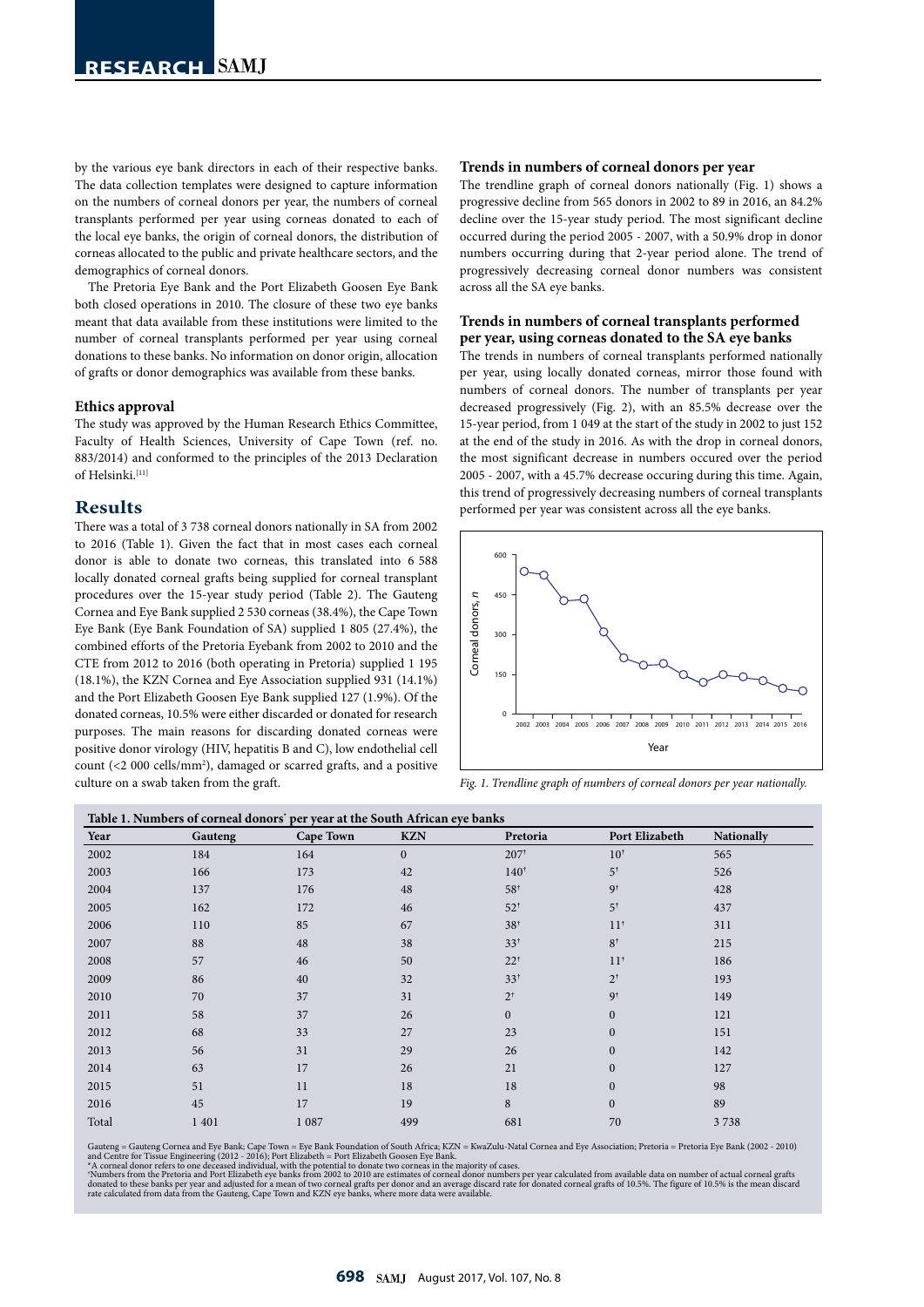| Table 2. Numbers of corneal transplants per year using corneas donated to the South African eye banks |         |                  |              |                |                  |                   |  |  |  |
|-------------------------------------------------------------------------------------------------------|---------|------------------|--------------|----------------|------------------|-------------------|--|--|--|
| Year                                                                                                  | Gauteng | <b>Cape Town</b> | <b>KZN</b>   | Pretoria       | Port Elizabeth   | <b>Nationally</b> |  |  |  |
| 2002                                                                                                  | 344     | 315              | $\mathbf{0}$ | 372            | 18               | 1 0 4 9           |  |  |  |
| 2003                                                                                                  | 296     | 290              | 72           | 250            | 9                | 917               |  |  |  |
| 2004                                                                                                  | 259     | 286              | 77           | 104            | 17               | 743               |  |  |  |
| 2005                                                                                                  | 289     | 263              | 88           | 93             | 9                | 742               |  |  |  |
| 2006                                                                                                  | 199     | 138              | 129          | 68             | 20               | 554               |  |  |  |
| 2007                                                                                                  | 168     | 85               | 77           | 59             | 14               | 403               |  |  |  |
| 2008                                                                                                  | 103     | 79               | 93           | 39             | 19               | 333               |  |  |  |
| 2009                                                                                                  | 149     | 68               | 56           | 59             | $\overline{4}$   | 336               |  |  |  |
| 2010                                                                                                  | 118     | 61               | 58           | $\overline{4}$ | 17               | 258               |  |  |  |
| 2011                                                                                                  | 106     | 64               | 46           | $\mathbf{0}$   | $\mathbf{0}$     | 216               |  |  |  |
| 2012                                                                                                  | 125     | 42               | 53           | 34             | $\mathbf{0}$     | 254               |  |  |  |
| 2013                                                                                                  | 101     | 37               | 58           | 38             | $\mathbf{0}$     | 234               |  |  |  |
| 2014                                                                                                  | 104     | 28               | 50           | 36             | $\mathbf{0}$     | 218               |  |  |  |
| 2015                                                                                                  | 95      | 21               | 36           | 27             | $\boldsymbol{0}$ | 179               |  |  |  |
| 2016                                                                                                  | 74      | 28               | 38           | 12             | $\mathbf{0}$     | 152               |  |  |  |
| Total                                                                                                 | 2 5 3 0 | 1805             | 931          | 1 1 9 5        | 127              | 6588              |  |  |  |

Corneal donors, *n*

Gauteng = Gauteng Cornea and Eye Bank; Cape Town = Eye Bank Foundation of South Africa; KZN = KwaZulu-Natal Cornea and Eye Association; Pretoria = Pretoria Eye Bank (2002 - 2010)<br>and Centre for Tissue Engineering (2012 - 2



*Fig. 2. Trendline graph of numbers of corneal transplants per year nationally using corneas donated to South African eye banks.*

# **Origin of corneal donors**

Data on the origin of corneal donors were obtained from the three SA eye banks that were operational for the entire study period, namely the Gauteng, Cape Town and KZN eye banks. Over the 15-year study period, 1 443 donors (48.8%) originated from mortuaries, 1 151 (39.0%) from private hospitals and 361 (12.2%) from government hospitals. For 32 donors, the origin was unknown. The number of donors per year arising from private hospitals remained fairly constant over the study period, while the number originating from government hospitals appears to be declining slowly (Fig. 3). The number of donors originating from mortuaries showed the most significant reduction over the study period, decreasing by 94.8% from 211 donors per year in 2002 to 11 per year in 2016. Again, the most marked declines occurred over the period 2005 - 2007, with a 69.8% drop during this time. eri<br>9.<br>08<br>01:

## **Allocation of donated corneas**

Of the corneas donated to the Gauteng, Cape Town and KZN eye banks, 4 041 (79.3%) were allocated to private sector patients for corneal transplantation, while  $1\,058\,$  (20.7%) were allocated to the public sector.



*Fig. 3. Trendline graph of origin of corneal donors.*

### **Demographics of corneal donors**

Data on donor demographics were only available from the Gauteng, Cape Town and KZN eyebanks.

#### **Gender of corneal donors**

Of the donors, 2 064 (69.1%) were male and 923 (30.9%) were female. This approximately 2:1 ratio was consistent across all three eye banks.

#### **Race of corneal donors**

Of the donors, 2 280 (77.2%) were white, 413 (14.0%) were coloured, 186 (6.3%) were black and 73 (2.5%) were Indian/Asian. White Indian donors made up the largest donor racial group in all three banks, but the proportions of donor races varied substantially (Fig. 4). Race was unknown for 35 donors.  $, 2, 2$ ð

#### **Age of corneal donors**

Of the 2 987 donors at the three major eye banks, 342 (11.7%) were aged 0 - 20 years, 957 (32.8%) 21 - 40 years, 1 099 (37.7%) 41 - 60 years and 519 (17.8%) 61 - 80 years. Age was unknown for 70 donors. There was a bimodal peak in donor age at 25 and 55 years.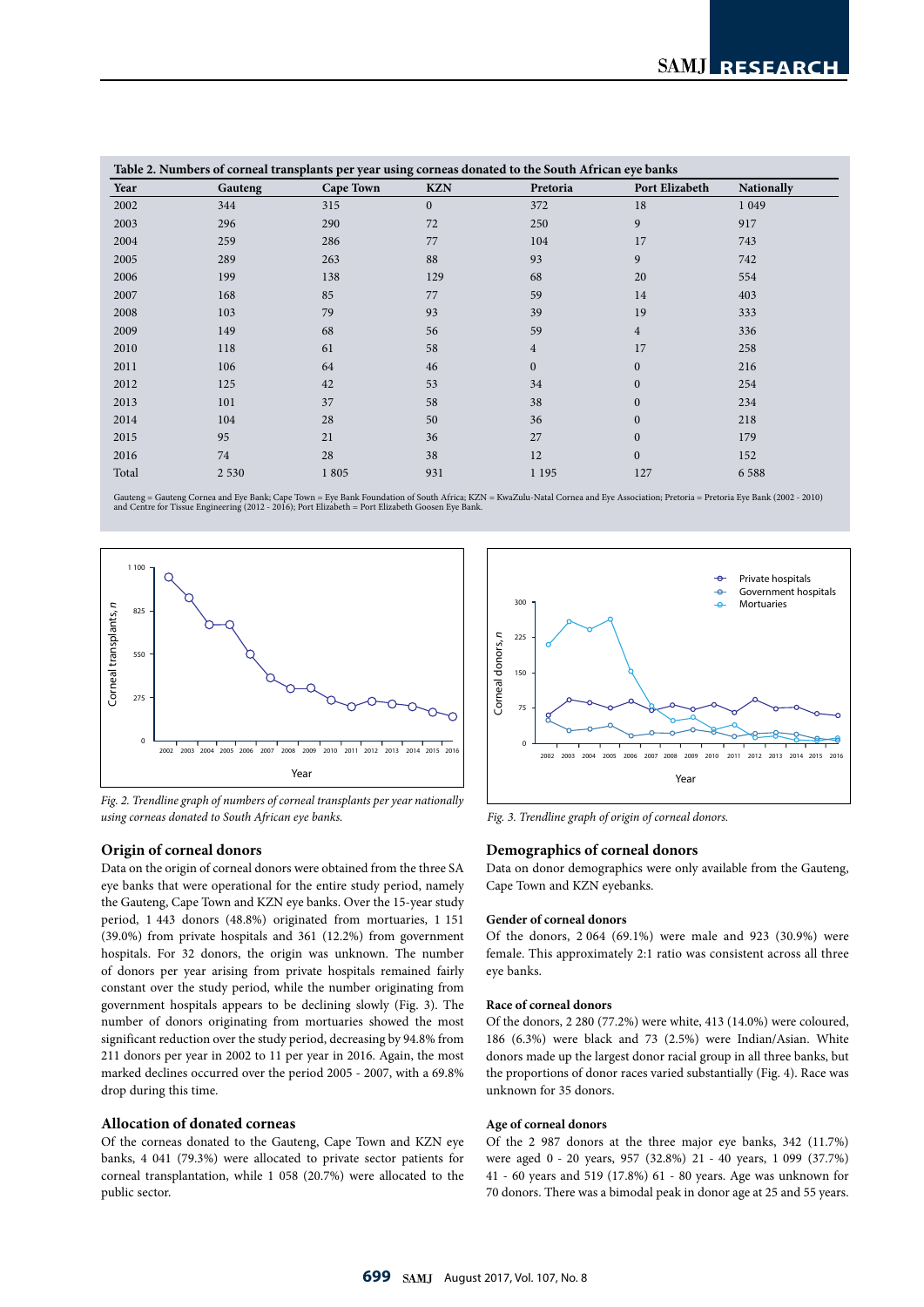75



*Fig. 4. Race of corneal donors.*

# **Discussion**

This study highlights the alarming trend of progressively decreasing numbers of corneal donors in SA over the 15-year study period. The rapid decline in numbers between 2005 and 2008 coincides with a time of legislative change affecting SA forensic mortuaries. Before 2006, the South African Police Services (SAPS) controlled and managed the forensic mortuaries. Eye bank directors had liberal access to information on deceased persons in the mortuaries and were therefore easily able to identify potential donors and contact their next of kin. This made mortuaries the main source of corneal donors at the time. In 2006, however, changes in legislation shifted the governance of the forensic mortuaries from the SAPS to the National Department of Health (NDoH). The new legislation, with good intentions, placed high emphasis on ethical considerations and confidentiality of deceased individuals at the forensic mortuaries. As a consequence, access to information on potential donors from the mortuaries was dramatically restricted. In addition, new protocols instituted in mortuaries stipulated that telephonic consent from family members was no longer sufficient, and that written consent would be required from a family member who had identified the deceased in person. Given the fact that the time from death to the harvesting of corneas should ideally be within 12 hours, this was very seldom possible. The result was a rapid fall in donors originating from the forensic mortuaries from 2006 onwards. By 2007, this source of corneal donors had fallen to levels below that of donors originating from private hospitals, and these numbers continued to decline throughout the study period.

Corneal donors originating from private and government hospitals were individuals who were either registered organ donors or whose family members had consented to their organ donation after brain death had been declared. Transplant co-ordinators would liase with teams to harvest solid organs and other tissues and then contact the relevant eye bank to harvest the corneas. While the number of corneal donors originating from private hospitals has remained fairly constant throughout the 15-year study period, and private hospitals currently make up the largest source of corneal donors, the actual numbers of donors remain low. The numbers of donors originating from government hospitals have always been low and progressively decreased over the study period. Poor public awareness of organ donation, cultural issues regarding organ donation, high HIV and hepatitis prevalence and poor education and 'buy-in' of medical personnel with regard to referral of potential donors to transplant co-ordinators have all contributed to the low numbers of corneal donors in our government hospitals. In addition, by global standards, SA has a very limited national organ transplant co-ordination

programme and little government support and funding of organ donation. Only a very small proportion of patients who die in SA government hospitals therefore become organ donors.

More than two-thirds of donated corneas were allocated to the private sector at all three of the major eye banks, even though there is much greater demand for corneas in the public sector. The reasons for this are two-fold. First, there is no current national system for equitable distribution of corneas between the public and private healthcare sectors. At present, most of the eye banks treat each private practice ophthalmologist and each public sector ophthalmology department as an individual practitioner and attempt to distribute the corneas evenly among them. Because there are many more private ophthalmologists than public ophthalmology departments, this system is heavily skewed in favour of the private sector. The second reason is financial. Eye banks are non-profit organisations, whose sources of income to cover running costs and salaries arise from financial donations and remuneration for corneal tissue supplied. While private sector patients are able to pay for corneal tissue through medical aid funds or personal finances, public sector ophthalmology departments have very limited budgets available to pay for corneal graft tissue and a much slower turnaround time for payments.

There was an approximately 2:1 male preponderance in corneal donors. Of the 48.8% of donors originating from forensic mortuaries, a large proportion would have died from unnatural causes such as motor vehicle-related accidents, other accidental deaths, murders or suicides. Males are three times more likely than females to die an unnatural death in SA, especially in the younger age group between 15 and 29 years.[12] It is not known whether gender itself influences attitudes towards organ donation in SA, and this may be a topic for future research.

White donors made up the highest proportion in all three major eye banks, despite being one of the smaller race groups in SA. Conversely, black South Africans, the largest race group comprising 79.2% of our population,<sup>[13]</sup> accounted for a small fraction of the corneal donor pool. This is probably due to cultural beliefs about organ donation among black South Africans. In a survey on public attitudes towards organ donation in SA, Pike et al.<sup>[14]</sup> found that while up to 70% of black respondents said that they would be willing to donate solid organs, only 23% would be willing to donate their corneas. Cultural beliefs and superstitions may therefore play an even more significant role in the donation of corneas than in the donation of solid organs. The possible cultural barriers to corneal donation among black South Africans require further investigation and should be a key focus point in programmes aimed at improving uptake of corneal donations in SA in the future. The low number of Indian/ Asian donors is probably due to religious beliefs. In the Muslim faith, for example, there is divided opinion on organ donation, with some Islamic scholars saying that it is strictly prohibited, while others argue that the act of saving another's life should make it permissible.<sup>[15]</sup> The higher proportion of Indian/Asian donors at the KZN eye bank and of coloured donors at the Cape Town eye bank probably reflects the differences in racial demographics in these respective provincial population groups.[13] The bimodal peak in age of donors at 25 and 55 years reflects the fact that the majority of unnatural causes of death occur in the age group 15 - 29 years, while the majority of natural causes of death occur in patients aged >45 years.<sup>[12]</sup>

This study clearly defines the magnitude of the current corneal donor shortage and the alarming trend of progressively declining corneal donations in SA. Our hope is that this information can be used as a platform on which future strategies aimed at reversing